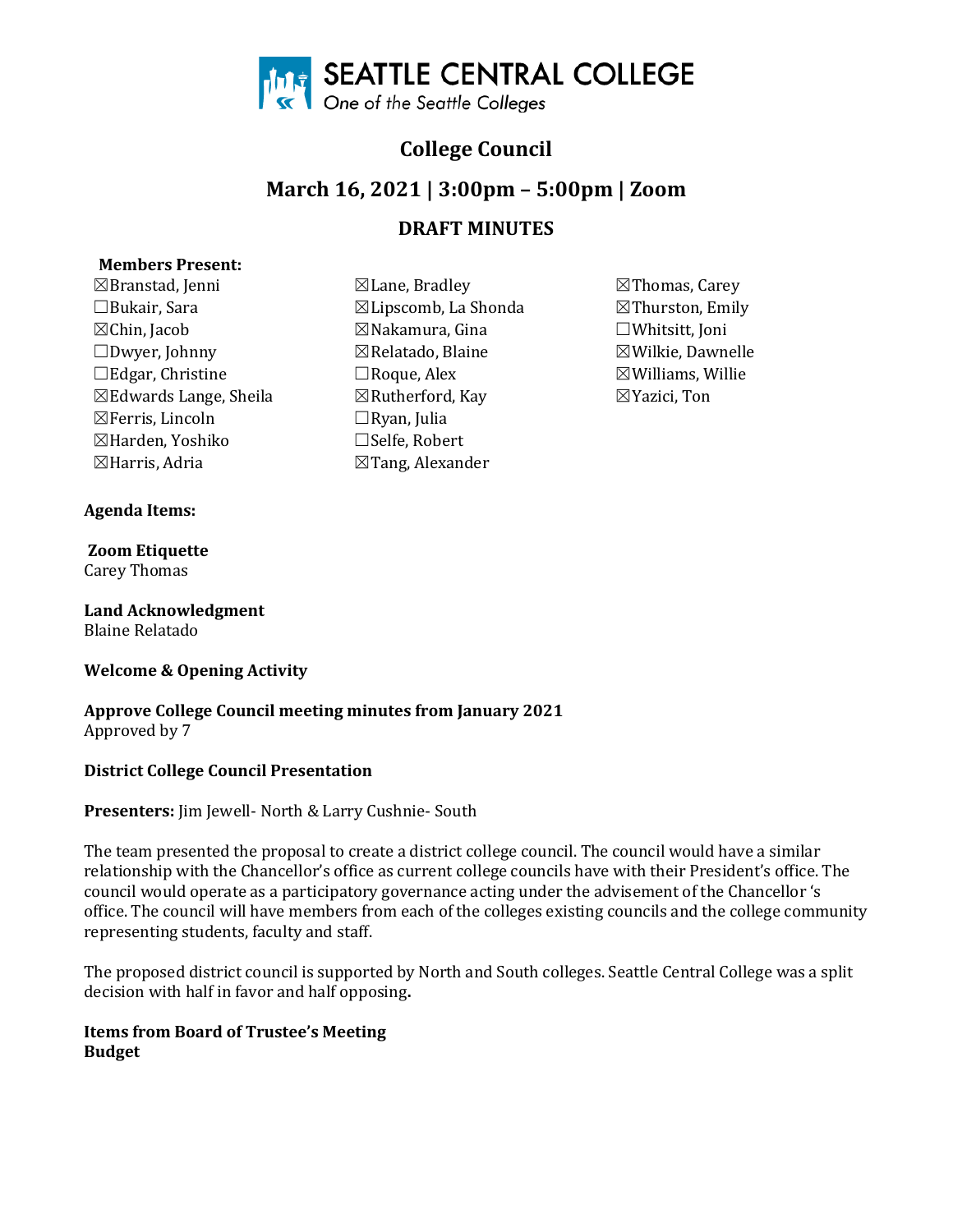**SEL**- The board is in the process of developing the 2021/2022 budget. In a work session the discussion about the projected fees and revenue a best-case revenue expectation is still \$14 million less than fiscal year 20/21.

Teams have been working on a best, worse and average of what the board thinks will happen in the 21/22 budget. Best case the budget stays flat, no increases. The worst case is that there is a continued and significant decline.

With the total revenue expectation of \$14 million less than what is in this year's budget. The board had a philosophical conversation about how much of the reserves or how much of the one-time only federal stimulus money to use to solve the deficit. While the college is able to solve it with temporary money the deficit will have to be addressed at some point and the temporary money is allowing the colleges time to figure out how to deal with the \$14 million deficit.

The legislature will be giving the latest revenue forecast for the state. State revenues are better than expected. Many of the proposals that were in the governor's budget such as furloughs for all employees and the equivalent of a 3% COLA will most likely be revisited. Since the revenue forecast for the state is much better than anticipated, the state will not have to dip into the rainy-day fund to balance the budget this fiscal year or next fiscal year

#### **Single Accreditation**

**BL**- An external consultant has been hired to help plan and coordinate an assessment. The Chancellor's executive cabinet decided that a task force could help do the work.

This task force, over the next six months, will devising strategies for gathering input across the entire organization around pros and cons of moving to a single accreditation. The board needed to get the perspective of stakeholders on the advantages and disadvantages of a single accreditation. The task force will create a pros/cons list to give to the Chancellor as he works to prepare information for the board to vote whether the organization should pursue single accreditation.

Although the vote will happen this year, the initially July due date for the task force's work will be pushed back. The first meeting is scheduled to take place at the end of March.

The task force will be comprised of the following:

- 3 Accreditation Liaison Officers
- 2 faculty reps of college curriculum & instruction committees
- 2 reps of college assessment committees
- 1 rep from each college council
- 2 faculty members representing AFT-Seattle or Shared Governance Council
- 1 VP of Student Services
- 1 VP of Admin Services
- 1 Dean or Director of student services
- 1 rep of AFT-SPS
- 1 rep of the classified union
- VC of Academic & Student Success
- AVP of Communication & Strategic Initiatives

#### **ctcLink Conversion Debrief**

**SEL-**The Seattle College District went live and it is been a ton of work for everyone front lines. There are a lot of challenges that we are hearing about as the district is implementing the new system.

#### **Challenges**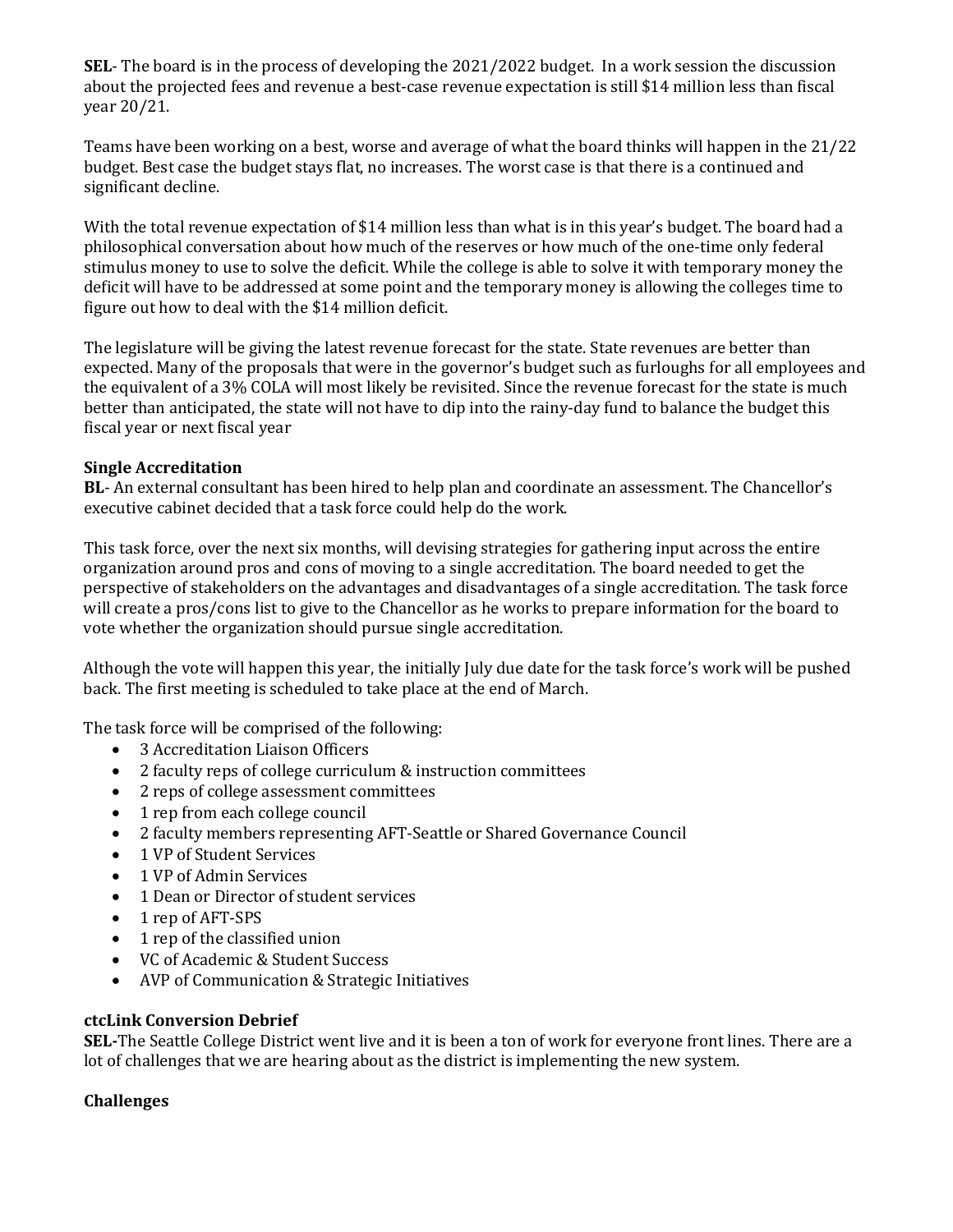Permissions -full access to items needed to do their work Enrollment for students Course evaluations Password and login for students Registration access codes Financial-tuition payment & distribution of funds Confusion with difference of ctcLink & My Central

For student access codes. Advising has those access codes faculty do not have access codes. If the student is asked for an access code, it means that they don't show the right prerequisites and they need to see an advisor. Course evaluations are not happening through ctcLink.

The login that a student would have to get a course evaluation would be different than their ctcLink login. District HR and the web team are coordinating course evaluations. VP of Instruction will follow up with the regarding login. My Central is still live but students cannot register for classes. My Central may be sun setted

On student financials, there was a coding issue that prevented students from paying tuition. Bank mobile is working to distribute funds to students. Nelnet service used for payment plans is not working for all. All issues are in the process of being solved.

# **College Council Workgroup Updates**

#### **Resource Allocation**

Last year the resource allocation committee presented thirteen principles to leadership. This year the committee thought that was too many for meaningfully use and narrowed down to five. The committee worked to align the principles with the district strategic budget reduction and future planning task force and the committee's previous principles. Then with each principle there is guidance, advice and examples, based on Central's strategic and operational plan, of what this budget principle really means.

# **Five Principles**

- Prioritize students and student learning
	- o Supporting the Guided Pathways goal in the operational plan.
	- $\circ$  Responding to the changing needs of students by aligning high-quality instruction with current and up-to-date technology.
	- o Using one-time funding sources to support the tech needs of students, faculty, and staff during remote operations.
	- o Supporting safety and security initiatives that prioritize community wellness, harm reduction and proactive safety measures.
	- $\circ$  Prioritizing students' needs when considering program closures or combining programs across the district.
	- Remain true to Seattle colleges strategic plan and our critical historic role in the community
		- $\circ$  Pursuing system integration where it can enhance educational opportunities for students.
		- o Promoting and funding educational initiatives that increase retention and graduation of all students, especially those who have been historically under-served.
		- o Prioritizing long-term goals of the college and our role in the community when considering budget changes.
		- o Establishing and developing creative, sustainable community partnerships across all sectors (business, industry, government, the arts).
- Center equity diversity and inclusion and resource discussions
	- $\circ$  Using racial-equity decision-making tools when making resource allocation decisions.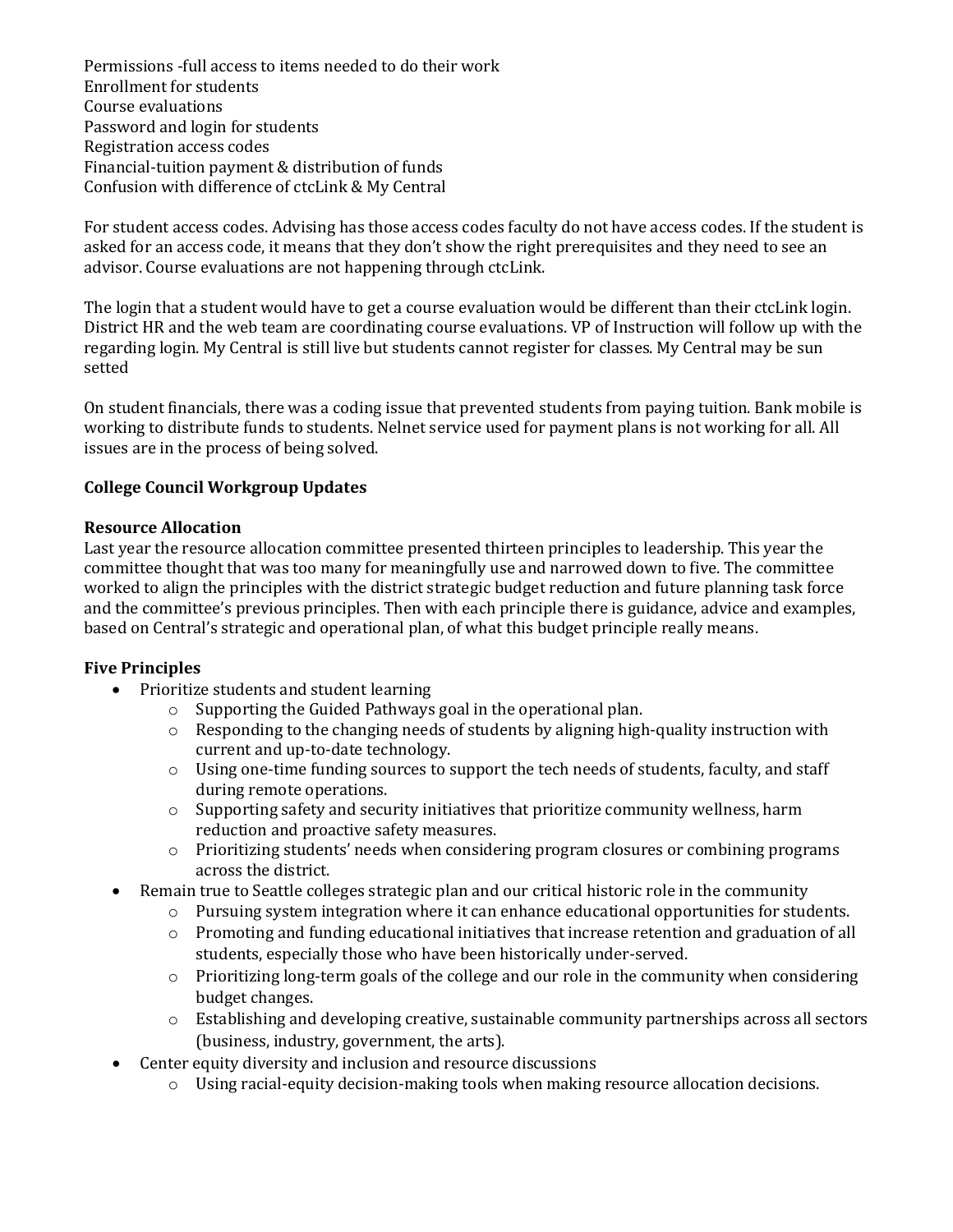- o Working in collaboration with Office of Equity, Diversity, and Inclusion to review current fiduciary decision-making processes and create more transparent, equity-based models for future decisions.
- o Prioritizing the development of antiracist and EDI knowledge, skills, and abilities across all levels of faculty and staff.
- $\circ$  Promoting and funding programs and initiatives that center on equity, social justice and critical race theory, and the eradication of institutional and structural inequities.
- Invest in the core of what we do
	- o Practicing strategic enrollment management, enhancing the services that prospective students receive from the institution.
	- o Revitalizing curriculum and developing new degrees to increase enrollment.
	- $\circ$  Increasing the level of services that support the enrollment and retention of all students.
	- o Seeking alternatives when considering any reductions in force.
	- o Establishing and funding operational goals that result in standardized management and business practices across the college.
	- o Considering high-cost professional technical programs and programs that do not lead to a degree or certification first for budget cuts and program closures.
- Protect Seattle colleges' strength and long-term fiscal viability
	- o Reducing reliance of reserves to balance the college's operational budget.
	- o Assessing reductions on a case-by-case basis, avoiding across the board reductions.
	- o Standardizing resource allocation practices across the college.
	- o Pursuing new revenue streams that are in line with our Operational Plan.
	- $\circ$  When considering new sources of revenue, prioritizing long-term fiscal viability and reestablishing in-person instruction and student services.

These principles need to go on to the leadership team this month to build budgets in March and April. College Council approved the five principles to be given to the leadership team.

# **Strategic Planning**

At beginning of Winter quarter, the strategic planning committee hosted public forums for faculty and staff. Those forums were well attended and the committee received great feedback on what to update and change in the operational plan.

Edits were made to the plan and sent out to the campus community for a final opportunity to give feedback via an anonymous link. Erin Lewis was asked to review the plan from an EDI prospective and committee will visit with the student voices focus group to get a student perspective.

One last round of edits will happen with feedback from the council. Once there a consensus the final version will be given to the leadership team.

# **Critical Issues**

There will be six student focus groups will take place the week of April 19. The group is working on contacts throughout the College to help with marketing for those focus groups. At this time, the facilitators and note takers have been assigned to most of the groups.

# **Focus Groups:**

- Running Start
- 1<sup>st</sup> Gen/ Trio/ Mesa
- Accessibility Resource Center
- BTSD
- Veterans